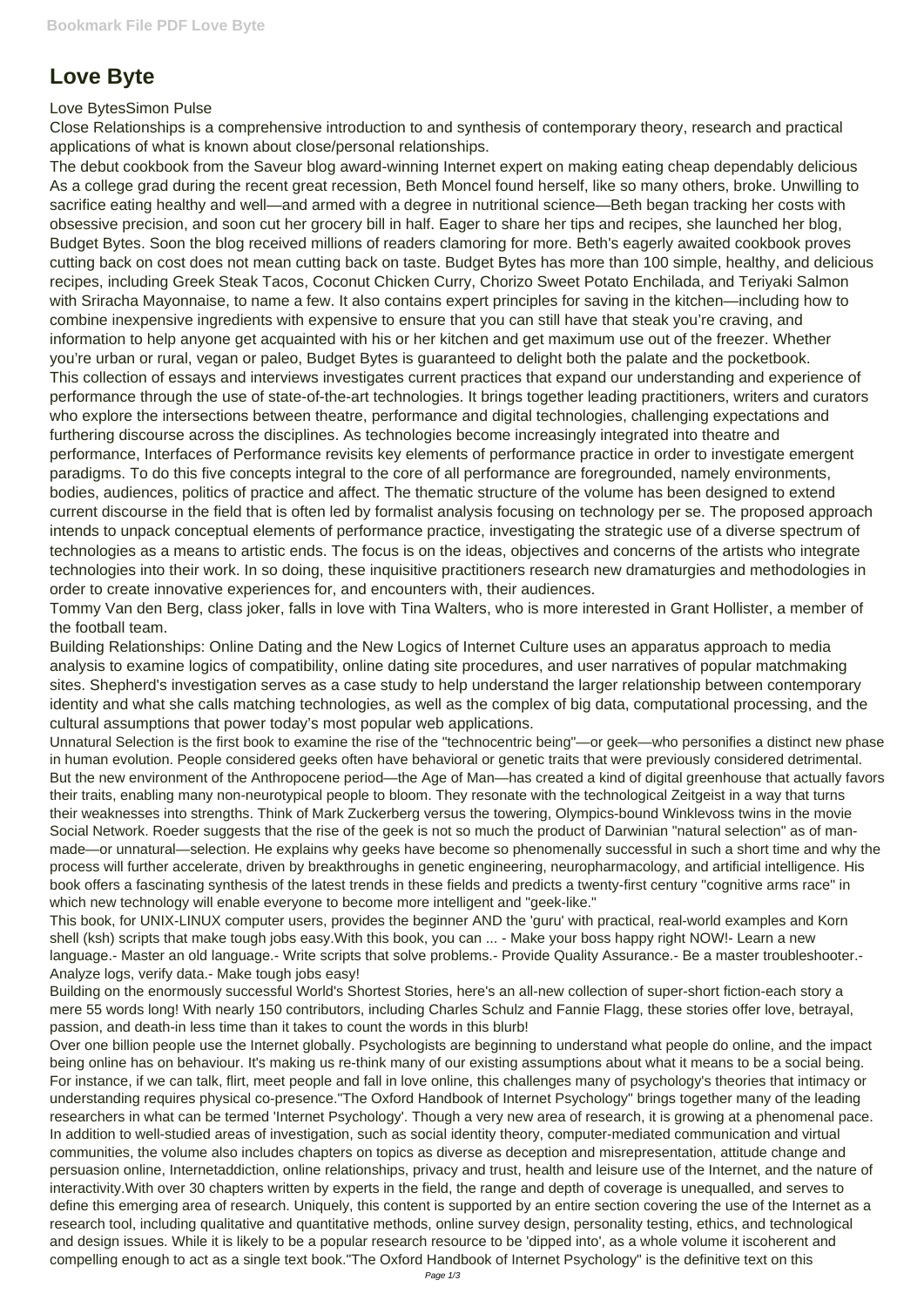burgeoning field. It will be an essential resource for anyone interested in the psychological aspects of Internet use, or planning to conduct research using the 'net'.

This book will provide you with 488 recipes using Barcardi products, including exact instructions for preparing the cocktails. This handbook explains everything readers want to know about online dating--how to find a date, forming a stable relationship, appropriate etiquette, finding a place to meet, and what to do when ready to continue dating off-line. Real-life case studies chronicle couples who have met and dated online and then married.

Post-Colonial Literatures in English, together with English Literature and American Literature, form one of the three major groupings of literature in English, and, as such, are widely studied around the world. Their significance derives from the richness and variety of experience which they reflect. In three volumes, this Encyclopedia documents the history and development of this body of work and includes original research relating to the literatures of some 50 countries and territories. In more than 1,600 entries written by more than 600 internationally recognized scholars, it explores the effect of the colonial and post-colonial experience on literatures in English worldwide.

There is a man, who after an unfortunate event underwent a phase when he was waiting only either to be dead or to be rescued. He had to kill the time but with something sweet; he closed his eyes and remembered those moments of his life he lived. One by one, pictures flashed in front of the mind's eyes and all he could do was to witness, silently. He was rescued and his life took a U-turn. Back in his world, questioned his love ones about incidents in their lives those affected them the most. He meant the incidents they wouldn't stop thinking about come what may. He gave his ears to all of it. In the end, he got a handful of them to hold on to and called it: Life – an ATOM in itself; and thus, the book All Those Ossum moments! The world's private stories are always the hidden beautiful treasures in one's life but through the stories he realized those were still as much public as there is something common we all can share in the stories. Not all but often, we remember moments we felt we had experienced the extremes of Love, Hate, Hugs and Kisses. Love is also an emotion that makes you the most vulnerable and melts you exactly the same as does revenge in one's life. It is a truth universally acknowledged that a single man in possession of facial hair must be in want of a shave. And tidying. And a fake date. My name is Holly Hyman. I love order and prime numbers—and I'm in trouble. The company I work for is pivoting, and not in a way I like. Our new management? Alex Chortsky, a gorgeous, scruffy Russian devil. Our new direction? VR entertainment of the spicy kind. Maybe I wouldn't mind it so much if my life's work wasn't meant for children. Or if I hadn't accidentally hooked up with a VR version of my wickedly handsome boss. The only way to save my dream project is to make a Faustian bargain. For one night, I pretend to be Alex Chortsky's girlfriend. What could possibly go wrong? NOTE: This is a standalone, raunchy, slow-burn romantic comedy featuring a quirky, nerdy Anglophile heroine, a scorching hot Russian hero, and an unruly, oversized puppy. If any of the above is not your cup of tea, run away now. Otherwise, buckle in for a laugh-out-loud, feel-good ride.

As mankind plunges deeper and deeper into his technological jungle, it sometimes seems we are losing our appreciation of the arts. Networking computers takes precedent over networking friends and computer languages displace our native tongue. In her latest book of poetry, Lin Hsin Hsin does much to correct the balance. It is poetry for the technological age; it is poetry by the technological age. It is inspired by I.T. and it should inspire information technologists. Anyone who owns a computer, uses one at work or can remember struggling at school with programmes to improve the latest version of "Space Invaders" or "Wing Commander II" will enjoy reading this collection of 120 poems. The author's wit, knowledge of several languages (computer and phonetic) and her obvious and infectious love of the technology makes each poem amusing or provocative and often both at the same time. All aspects of computer technology are tackled, software, hardware and manware; there are comments and jokes which will be appreciated by both the novice and computer professional alike. This is the first book which can be classified under "literature" and "technology" in equal measure. However it is classified, after having a taste of the poems, there is no doubt the reader will quickly devour the whole book. Illustrations: 10 black and white cartoons, 3 color cartoons.2 color paintings by the author. Contents:To Be or Not to Be?Those were the DaysCan You Stand Alone?Are You Aware Of?Deep in the ShedAll That JazzDiskette of BonanzaBandits or PlauditsCzare of the BizzareStay in Tune Readership: General, information technologists, computer scientists and engineers. keywords:Computer Hardware;Computer Software;Programming Languages;Human Computer Interface;Computerization;Hackers & Virus;Smart Cards, Digital Devices, Peripherals, Cellular Phones, Digital video;Innovation, Invention, Silicon Valley;Hypertext;Future Technology "… The cover cartoon portraying a 'love affair' between man and machine sets the tone of the book … I was not only entertained but educated on the subject of computer science. This book is a good read. I highly recommend this book to anyone who wants to know more about the computing world." Asia Computer Weekly Jonathan Ross has a larger than life personality that has captivated radio and TV audiences both young and old. With a cheeky sense of humour and a witty repertoire Jonathan is definitely the nation's treasure.Beginning his media career as a Channel 4 researcher it was not long before Jonathan had paired up with Alan Marke, forming their own production company which launched The Last Resort project and later in 1987 Channel X. Without a host for the new venture Jonathan stepped into the breach and ignited a television presenting career that was to explode across the networks.Jonathan's Radio career was launched in a similarly chance way - filling in for Janice Long of Radio 1 for two weeks led to a slot on Richard Branson's flagship show (a forerunner for Virgin). Jonathan then went over to Radio 4 before returning to host his own show for an established Virgin radio. Picking up two Sony awards along the way, plus best entertainer and special achievement awards, it is unsurprising then that last year he collected, for the second time, the Best Radio Personality of the Year and was voted the most powerful man in broadcasting.Now an OBE, Jonathan's career is bursting at the seams with accolades to his talent and popularity. This is the wonderful biography of an eccentric and fantastically comic presenter, his life and family.